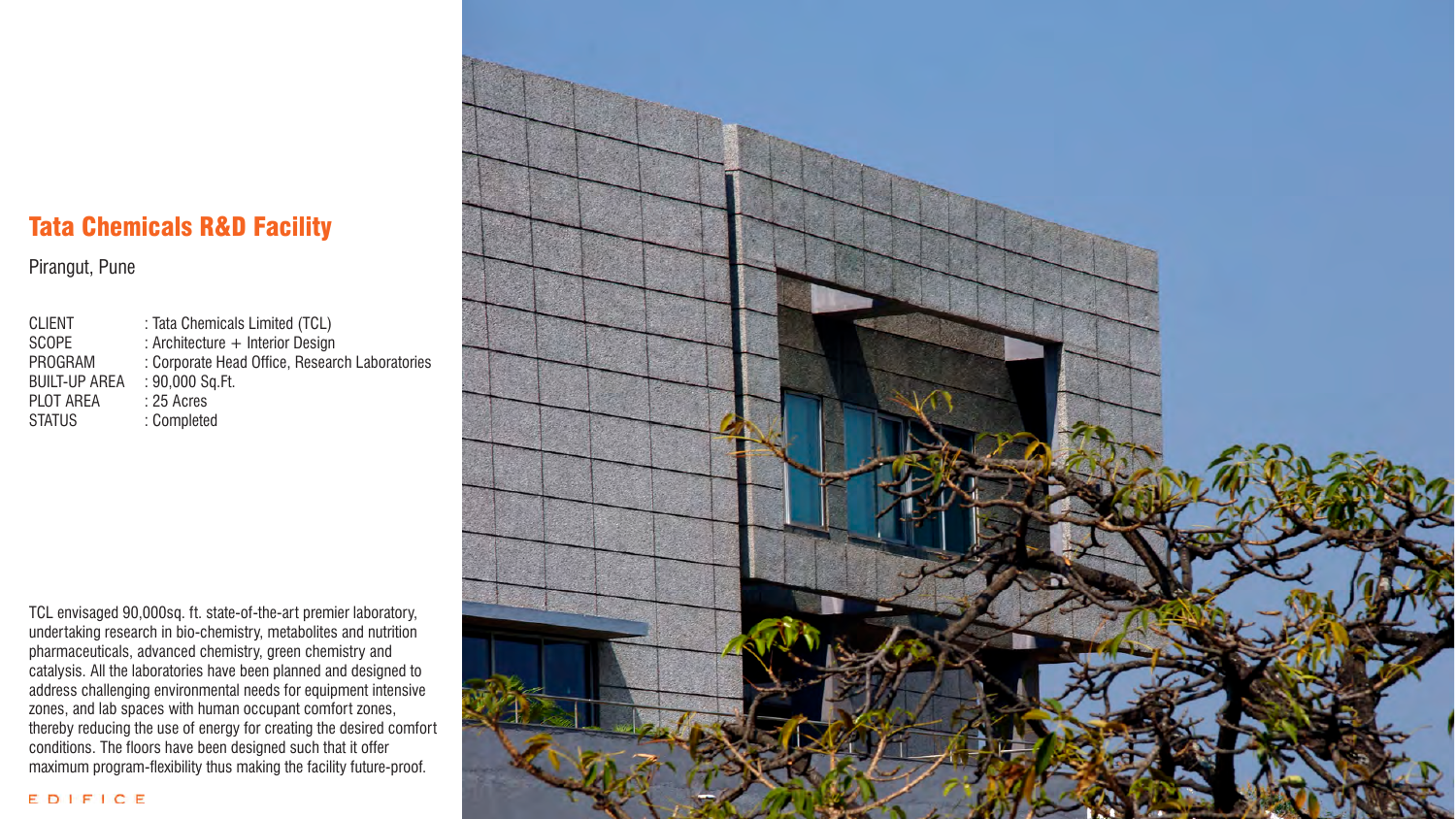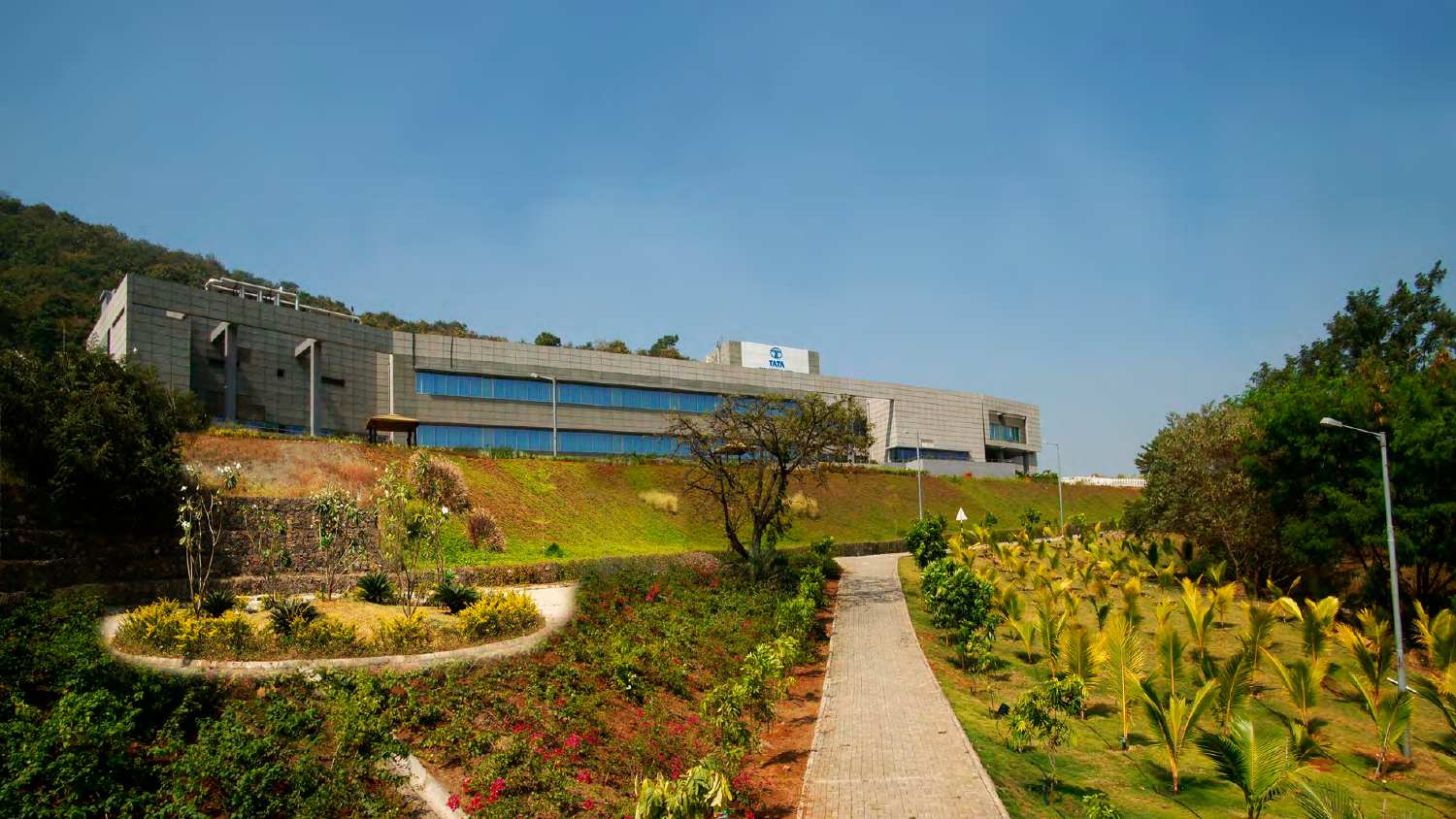



The lab spaces exhibit a high degree of flexibility with modular planning, and very close proximity of scientist work spaces with their respective laboratories. The adjoining administration office space has been designed using the laboratory module for future conversion if expansion is needed by relocating the office space for administration department into a separate building.

Daylight, an essential aspect of a human physiological well-being has been provided in all laboratories by having them naturally day lit. They have been designed for the most effective linear feet (ELF) of bench space offered to the scientific community despite stringent limitation to budgeted space available for lab planning.